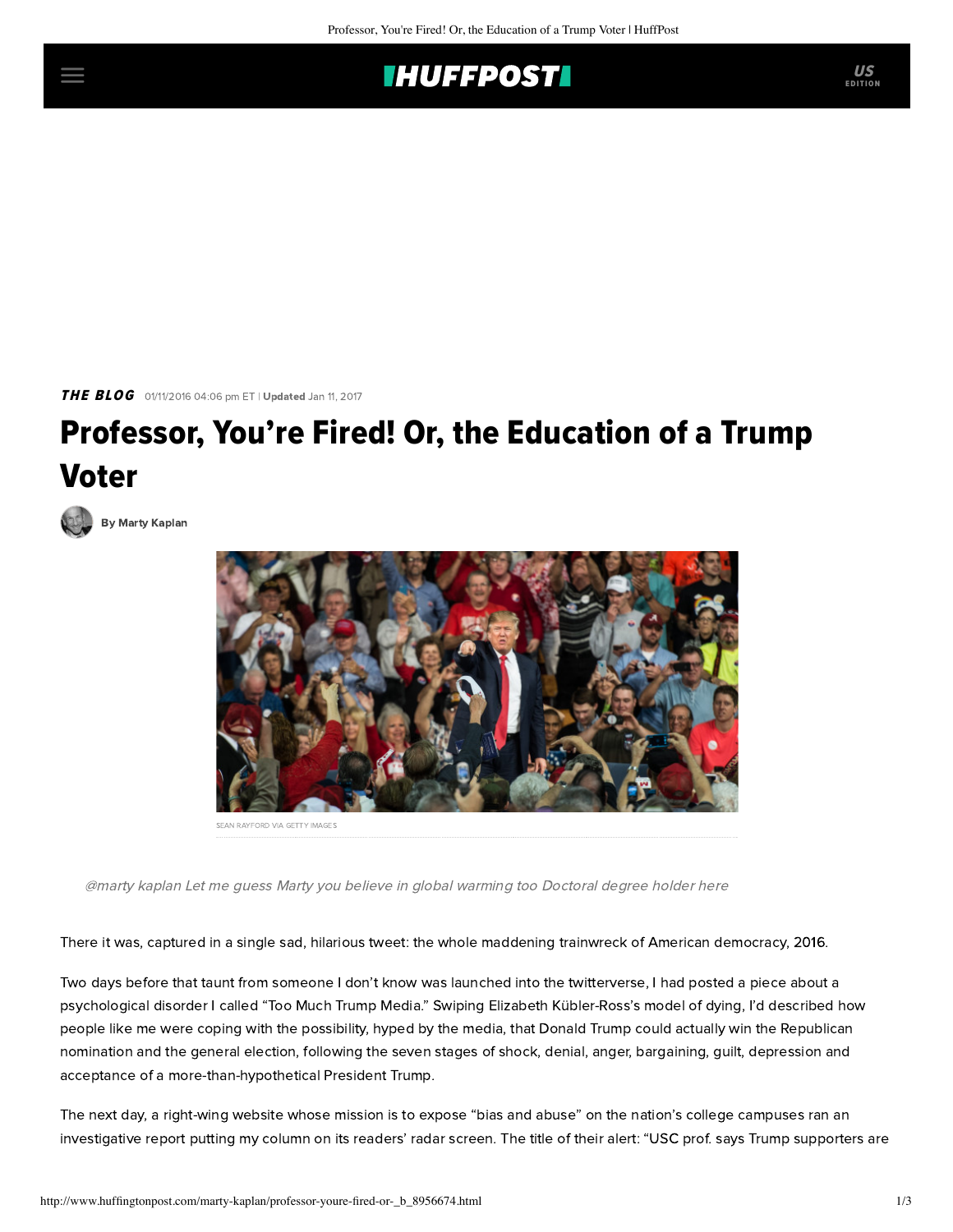#### Professor, You're Fired! Or, the Education of a Trump Voter | HuffPost

'least educated segment of the population.'" The subhead noted that Prof. Marty Kaplan had described Donald Trump "as a fascist, narcissist, and extremist bully," but it was the this-jerk-says-you're-stupid headline that went viral in conservative media.

They quoted me accurately. "His supporters are the least educated segment of the population," is what I wrote. On Twitter and in online chat rooms popular with the right, the alert, as intended, lit a little firestorm, prompting responses like these: "I have an MBA, proudly supporting Trump." And "I have my Master's in Education.... I support Trump. My wife has a B.S. in Clinical Laboratory Science.... She supports Trump." Plus the aforementioned doctorate, who had guessed, accurately, that I "believe in global warming too."

Other comments weren't about their education; they were about my religion. "L.A. Liberal democrat. Love going to watch you squirm when the Gentile Trump takes office." "Kaplan. Wouldn't expect him to be a Trump supporter." "Just another self-hating Jew." Race came up, too. "Is anyone less educated than Barack Obama's racial rabble?" "When I think of the inner cities... (you know places that had almost 100% Obama support), the first thing that comes to mind is stratospheric levels of education."

I considered jumping into that fray. After all, I had the facts on my side. What I'd reported about Trump supporters' education wasn't a smear; it was data.

It was the National Journal's Ron Brownstein who in October first [laid out](http://www.nationaljournal.com/next-america/newsdesk/trump-lead-alienates-white-collar-voters) the evidence of a "Trump gap" in education. "Even in a sprawling field of 15 candidates," he wrote, "Trump has opened a wide lead among Republicans without a college education almost everywhere," a point he documented with polling data from Iowa, New Hampshire, South Carolina, Nevada, Virginia, Florida, Ohio and Pennsylvania. ["The Diploma Divide"](http://fivethirtyeight.com/features/the-key-to-the-gop-race-the-diploma-divide/) was how David Wasserman's piece the next month, on the website FiveThirtyEight, described a Republican party "badly divided by education" and Trump's weakness among college graduates. "Trump's strong showings," he wrote, "are entirely attributable to huge leads among voters without a college degree." In three separate polls taken in December by CNN, NBC News/The Wall Street Journal and Quinnipiac, "Trump led by double digits among voters without degrees, but trailed among degree holders."

Yes, I know that people with a college degree can be boobs, and people without one can be geniuses. But demographics are demographics. College-educated Republicans prefer Trump's GOP opponents by a country mile.

So why didn't I rebut Doctorates for Donald with the numbers? Because facts don't matter the way we wish them to.

If data made a difference, graphs of rising atmospheric carbon dioxide and earth surface temperatures would melt a climatechange-denier's denial like greenhouse gases are melting Greenland. If facts had standing, no sane person could maintain that the slaughtered children of Sandy Hook Elementary were actors. If reality had a vote, no radio host could persuade his listeners that Operation [Jade Helm](http://www.npr.org/sections/itsallpolitics/2015/05/02/403865824/texas-governor-deploys-state-guard-to-stave-off-obama-takeover), a Navy Seal/Green Beret training exercise, was a false flag operation — a cover for imposing federal martial law, seizing citizens' guns and transporting political prisoners to FEMA camps secretly set up in West Texas Walmarts.

I'm not making this up. Republicans are [the only climate-science-denying party](http://www.theguardian.com/environment/climate-consensus-97-per-cent/2015/oct/05/the-republican-party-stands-alone-in-climate-denial) on the face of the earth; Donald Trump, Ted Cruz and Dr. Let-me-guess-Marty-you-believe-in-global-warming-too would be considered [loons and cranks](http://nymag.com/daily/intelligencer/2015/09/whys-gop-only-science-denying-party-on-earth.html) in every other democracy on the planet. Another PhD, an associate professor of communications at Florida Atlantic University, until recently was telling his students that the mass shootings in Newtown, Conn., Charleston, S.C. and San Bernardino, Calif., were Obama administration hoaxes concocted to boost support for gun control; a few days ago, that tenured professor [was fired,](http://www.nytimes.com/2016/01/07/us/florida-professor-who-cast-doubt-on-mass-shootings-is-fired.html?_r=1) though not for being nuts - it was for failing to file paperwork about outside income. It was like nailing Al Capone for income tax evasion.

## Last week, at CNN's "Guns in America Town Hall," President Obama [told](http://www.cnn.com/2016/01/07/politics/transcript-obama-town-hall-guns-in-america/) Anderson

Cooper that Jade Helm paranoia and other "conspiracy theories floating around the Internet these days all the time" were wrapped up in the opposition to gun control. What followed was revealing about journalism, about politics and about the epistemological toxin poisoning democracy.

COOPER: Now, let me just jump in here, is it fair to call it a conspiracy - OBAMA: Well, yeah -